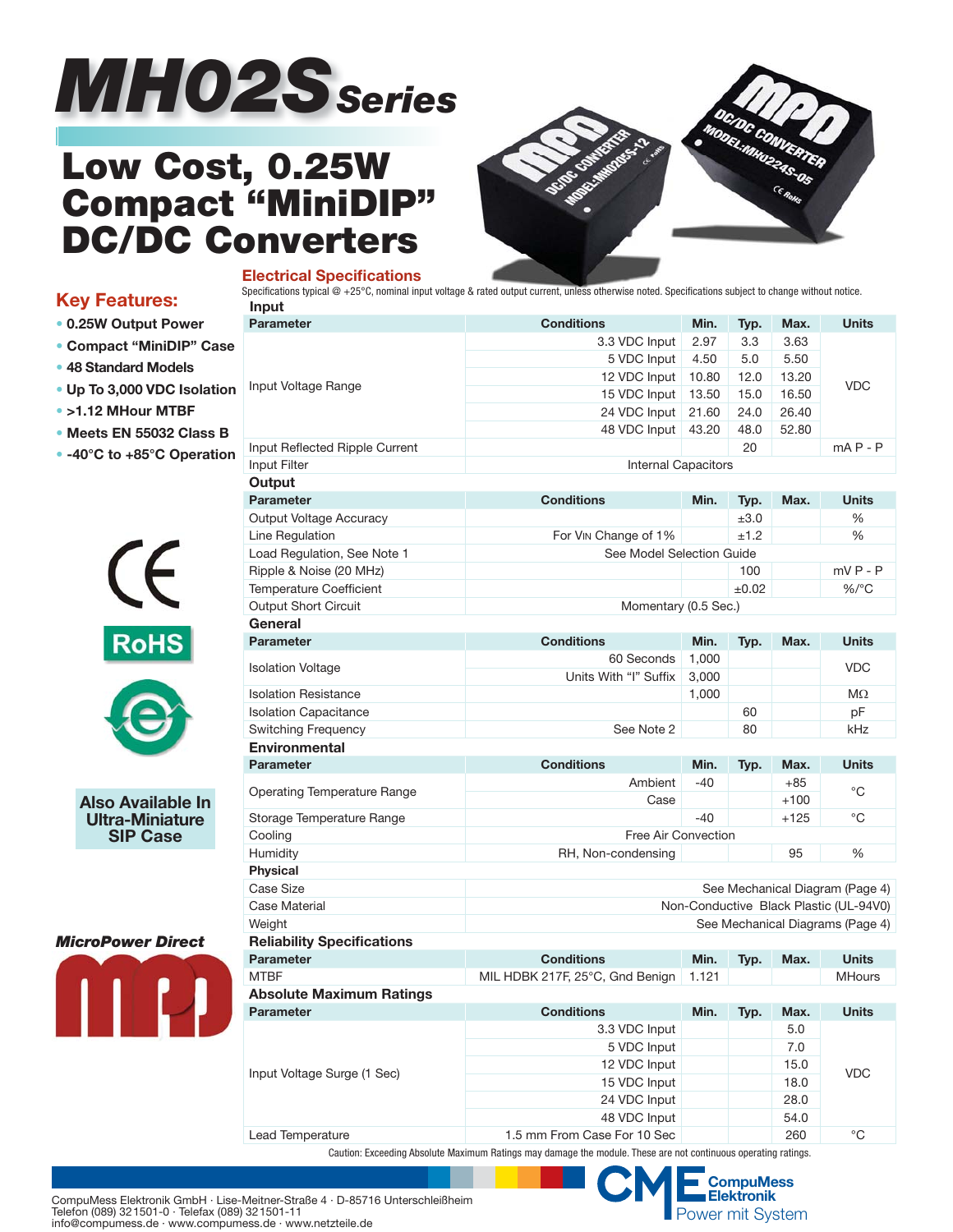# **Model Selection Guide**

CompuMess Elektronik GmbH · Lise-Meitner-Straße 4 · D-85716 Unterschleißheim<br>Telefon (089) 32:1501-0 · Telefax (089) 32:1501-11<br>info@compumess.de · www.compumess.de · www.netzteile.de



|                               | Input                         |               |                  | Output                    |         | Load              |                                   | <b>Capacitive</b> | <b>Fuse</b>                |        |
|-------------------------------|-------------------------------|---------------|------------------|---------------------------|---------|-------------------|-----------------------------------|-------------------|----------------------------|--------|
| <b>Model</b><br><b>Number</b> | Voltage (VDC)<br>Current (mA) |               |                  | Voltage<br><b>Current</b> |         | <b>Regulation</b> | <b>Efficiency</b><br>$(\%$ , Typ) | Load              | Rating<br><b>Slow-Blow</b> |        |
|                               | <b>Nominal</b>                | Range         | <b>Full-Load</b> | No-Load                   | (VDC)   | (mA, Max)         | $(%$ Typ)                         |                   | $(\mu F, Max)$             | (mA)   |
| MH0203S-03(I)                 | 3.3                           | $2.97 - 3.63$ | 120              | 30                        | 3.3     | 75.7              | ±20                               | 63                | 100                        | 250    |
| MH0203S-05(I)                 | 3.3                           | $2.97 - 3.63$ | 115              | 25                        | 5.0     | 50.0              | ±10                               | 66                | 100                        | 250    |
| MH0203S-07(I)                 | 3.3                           | $2.97 - 3.63$ | 118              | 25                        | 7.2     | 34.7              | ±10                               | 64                | 100                        | 250    |
| MH0203S-09(I)                 | 3.3                           | $2.97 - 3.63$ | 118              | 25                        | 9.0     | 27.7              | ±10                               | 64                | 100                        | 250    |
| MH0203S-12(I)                 | 3.3                           | $2.97 - 3.63$ | 113              | 32                        | 12.0    | 20.8              | ±10                               | 67                | 100                        | 250    |
| MH0203S-15(I)                 | 3.3                           | $2.97 - 3.63$ | 118              | 25                        | 15.0    | 16.6              | ±10                               | 64                | 100                        | 250    |
| MH0203S-18(I)                 | 3.3                           | $2.97 - 3.63$ | 115              | 25                        | 18.0    | 13.8              | ±10                               | 66                | 100                        | 250    |
| MH0203S-24(I)                 | 3.3                           | $2.97 - 3.63$ | 115              | 20                        | 24.0    | 10.4              | ±10                               | 66                | 100                        | 250    |
| MH0205S-03(I)                 | 5.0                           | $4.5 - 5.5$   | 78               | 20                        | 3.3     | 75.7              | ±20                               | 64                | 100                        | 150    |
| MH0205S-05(I)                 | 5.0                           | $4.5 - 5.5$   | 70               | 17                        | 5.0     | 50.0              | ±10                               | 71                | 100                        | 150    |
| MH0205S-07(I)                 | 5.0                           | $4.5 - 5.5$   | 74               | 18                        | 7.2     | 34.7              | ±10                               | 68                | 100                        | 150    |
| MH0205S-09(I)                 | 5.0                           | $4.5 - 5.5$   | 68               | 15                        | 9.0     | 27.7              | ±10                               | 73                | 100                        | 150    |
| MH0205S-12(I)                 | 5.0                           | $4.5 - 5.5$   | 66               | 14                        | 12.0    | 20.8              | ±10                               | 76                | 100                        | 150    |
| MH0205S-15(I)                 | 5.0                           | $4.5 - 5.5$   | 70               | 20                        | 15.0    | 16.6              | ±10                               | 71                | 100                        | 150    |
| MH0205S-18(I)                 | 5.0                           | $4.5 - 5.5$   | 69               | 17                        | 18.0    | 13.8              | ±10                               | 72                | 100                        | 150    |
| MH0205S-24(I)                 | 5.0                           | $4.5 - 5.5$   | 65               | 18                        | 24.0    | 10.4              | ±10                               | 77                | 100                        | 150    |
| MH0212S-03(I)                 | 12                            | $10.8 - 13.2$ | 32               | 10                        | 3.3     | 75.7              | ±20                               | 65                | 100                        | 75     |
| MH0212S-05(I)                 | 12                            | $10.8 - 13.2$ | 31               | 12                        | 5.0     | 50.0              | ±10                               | 67                | 100                        | 75     |
| MH0212S-07(I)                 | 12                            | $10.8 - 13.2$ | 31               | 10                        | 7.2     | 34.7              | ±10                               | 67                | 100                        | 75     |
| MH0212S-09(I)                 | 12                            | $10.8 - 13.2$ | 33               | 12                        | 9.0     | 27.7              | ±10                               | 64                | 100                        | 75     |
| MH0212S-12(I)                 | 12                            | $10.8 - 13.2$ | 33               | 15                        | 12.0    | 20.8              | ±10                               | 63                | 100                        | 75     |
| MH0212S-15(I)                 | 12                            | $10.8 - 13.2$ | 31               | 13                        | 15.0    | 16.6              | ±10                               | 67                | 100                        | 75     |
| MH0212S-18(I)                 | 12                            | $10.8 - 13.2$ | 32               | 13                        | 18.0    | 13.8              | ±10                               | 65                | 100                        | 75     |
| MH0212S-24(I)                 | 12                            | $10.8 - 13.2$ | 38               | 18                        | 24.0    | 10.4              | ±10                               | 55                | 100                        | 75     |
| MH0215S-03(I)                 | 15                            | $13.5 - 16.5$ | 26               | 12                        | 3.3     | 75.7              | ±20                               | 63                | 100                        | 50     |
| MH0215S-05(I)                 | 15                            | $13.5 - 16.5$ | 27               | 8                         | 5.0     | 50.0              | ±10                               | 62                | 100                        | 50     |
| MH0215S-07(I)                 | 15                            | $13.5 - 16.5$ | 28               | 12                        | 7.2     | 34.7              | ±10                               | 60                | 100                        | 50     |
| MH0215S-09(I)                 | 15                            | $13.5 - 16.5$ | 28               | 12                        | 9.0     | 27.7              | ±10                               | 60                | 100                        | 50     |
| MH0215S-12(I)                 | 15                            | $13.5 - 16.5$ | 27               | 12                        | 12.0    | 20.8              | ±10                               | 62                | 100                        | 50     |
| MH0215S-15(I)                 | 15                            | $13.5 - 16.5$ | 27               | 10                        | 15.0    | 16.6              | ±10                               | 61                | 100                        | 50     |
| MH0215S-18(I)                 | 15                            | $13.5 - 16.5$ | 29               | 12                        | 18.0    | 13.8              | ±10                               | 57                | 100                        | 50     |
| MH0215S-24(I)                 | 15                            | $13.5 - 16.5$ | 29               | 12                        | 24.0    | 10.4              | ±10                               | 57                | 100                        | 50     |
| MH0224S-03(I)                 | 24                            | $21.6 - 26.4$ | 17               | 8                         | 3.3     | 75.7              | ±20                               | 60                | 100                        | 40     |
| MH0224S-05(I)                 | 24                            | $21.6 - 26.4$ | 18               | $\overline{7}$            | 5.0     | 50.0              | ±10                               | 58                | 100                        | 40     |
| MH0224S-07(I)                 | 24                            | $21.6 - 26.4$ | 18               | 8                         | 7.2     | 34.7              | ±10                               | 57                | 100                        | 40     |
| MH0224S-09(I)                 | 24                            | $21.6 - 26.4$ | 17               | 8                         | 9.0     | 27.7              | ±10                               | 62                | 100                        | 40     |
| MH0224S-12(I)                 | 24                            | $21.6 - 26.4$ | 19               | 10                        | 12.0    | 20.8              | ±10                               | 56                | 100                        | 40     |
| MH0224S-15(I)                 | 24                            | $21.6 - 26.4$ | 19               | $\overline{7}$            | 15.0    | 16.6              | ±10                               | 55                | 100                        | 40     |
| MH0224S-18(I)                 | 24                            | $21.6 - 26.4$ | 18               | 10                        | 18.0    | 13.8              | ±10                               | 57                | 100                        | 40     |
| MH0224S-24(I)                 | 24                            | $21.6 - 26.4$ | 18               | 10                        | 24.0    | 10.4              | ±10                               | 59                | 100                        | $40\,$ |
| MH0248S-03(I)                 | 48                            | $43.2 - 52.8$ | 9                | 8                         | 3.3     | 75.7              | ±20                               | 55                | 100                        | 20     |
| MH0248S-05(I)                 | 48                            | $43.2 - 52.8$ | 10               | 8                         | $5.0\,$ | $50.0$            | $\pm 10$                          | 53                | 100                        | 20     |
| MH0248S-07(I)                 | 48                            | $43.2 - 52.8$ | 10               | 8                         | $7.2\,$ | 34.7              | $\pm 10$                          | 54                | 100                        | 20     |
| MH0248S-09(I)                 | 48                            | $43.2 - 52.8$ | 10               | 8                         | $9.0\,$ | 27.7              | $\pm 10$                          | 54                | 100                        | $20\,$ |
| MH0248S-12(I)                 | 48                            | $43.2 - 52.8$ | 9                | 8                         | 12.0    | 20.8              | $\pm 10$                          | 55                | 100                        | 20     |
| MH0248S-15(I)                 | 48                            | $43.2 - 52.8$ | 10               | 8                         | 15.0    | 16.6              | $\pm 10$                          | 54                | 100                        | 20     |
| MH0248S-18(I)                 | 48                            | $43.2 - 52.8$ | 11               | 8                         | 18.0    | 13.8              | $\pm 10$                          | 49                | 100                        | 20     |
| MH0248S-24(I)                 | 48                            | $43.2 - 52.8$ | 11               | 8                         | 24.0    | 10.4              | ±10                               | 49                | 100                        | 20     |

For the 3 kV isolation models, add suffix "I" to model number (i.e. **MH0224S-05I**)

### **Notes:**

- 1. Output load regulation is specified for a load change of 20% to 100%.
- 2. Switching frequency is typically 80 kHz, but may vary with differing operating conditions.
- 3. Operation at no-load will not damage these units. However, they may not meet all specifications.
- 4. These converters will operate without external components. However, to meet the specified EMI limits, a simple external input filter is required. See the input filter note on page 3 for more information.
- 5. All units are rated for operation at full output power to +85 $^{\circ}$ C. Operation over +85 $^{\circ}$ C without airflow is not

recommended. Output power should be derated linearly from 100% at 85°C to 0% at 100°C.

6. It is recommended that a fuse be used on the input of a power supply for protection. See the Model Selection table above for the correct rating.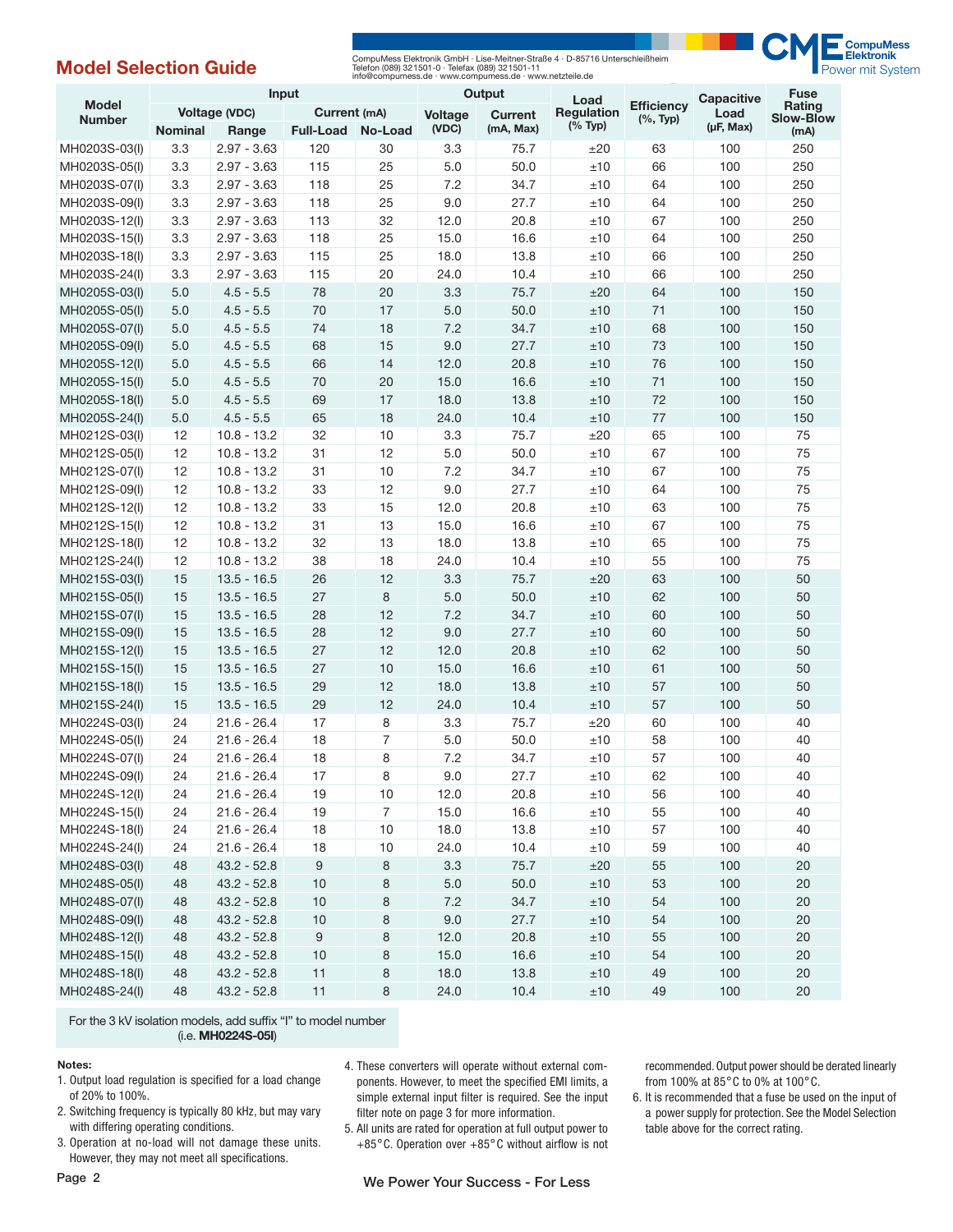

**Output Voltage vs Load: MH0205S-15 Output Voltage vs Load: MH0212S-15**



# **EMI/EMC Characteristics**

| Parameter                       | <b>Standard</b> | Criteria        | Level          |
|---------------------------------|-----------------|-----------------|----------------|
| Radiated Emissions, See note 1  | EN 55032        |                 | Class B        |
| Conducted Emissions, See note 1 | EN 55032        |                 | Class B        |
| <b>ESD</b>                      | EN 61000-4-2    | $±6$ kV Contact |                |
|                                 |                 | A               | $\pm 8$ kV Air |
| <b>RS</b>                       | FN 61000-4-3    | A               | 10V/m          |
| EFT. See Note 2                 | EN 61000-4-4    | A               | $\pm 2$ kV     |
| Surge, See Note 3               | FN 61000-4-5    | A               | $+0.5$ kV      |
| CS                              | EN 61000-4-6    | A               | 10 Vrms        |
| <b>PFMF</b>                     | EN 61000-4-8    | A               | 1A/m           |



**WWW.FEEKtronik<br>Power mit System** 

**CompuMess** 

For many applications, the **MH02S** series will operate fine with minimum external components. However, if meeting the requirements of EMI/EMC standards (such as EN 55032) is required, a simple external filter circuit should be sufficient. This is illustrated in the typical connection diagram below.

# **Typical Connection**



#### Notes:

- 1. All input/output filtering capacitors should have a low equivalent impedance. Voltage derating of all capacitors should be 60% or greater. All components should be mounted as close to the converter as possible.
- 2. To meet the requirements of EN 55032, the external components C1, L1, C2 and C3 are required. This is illustrated in the typical connection diagram at left. Values for these components are given in the table below. Contact the factory for more information.
- 3. To meet the requirements of EN 61000-4-4, a larger external input capacitor is needed. In this case, the value of capacitor C<sub>1</sub> should be changed to 470 *μ*F/100V. Contact the factory for more information.
- 4. To meet the requirements of EN 61000-4-5, a larger external input capacitor is needed. In this case, the value of capacitor C<sub>1</sub> should be changed to 470 *μ*F/100V. Contact the factory for more information.
- 5. For noise sensitive applications, it is recommended that the external capacitor C4 be placed from the +VOUT pin to the -VOUT pin. Recommended values are given in the table. Care must be taken in choosing capacitors not to exceed the capacitive load specification for the unit.



The recommended component values are:

| Input V        | <b>Fuse</b>        | C <sub>1</sub>    | L1         | C <sub>2</sub>    | C <sub>3</sub>    | C <sub>4</sub>            |
|----------------|--------------------|-------------------|------------|-------------------|-------------------|---------------------------|
| $3.3$ $V_{IN}$ | 250 mA (Slow Blow) | 1210, 2.2 µF/100V | $18 \mu H$ | $\frac{1}{2}$     | ---               | 4.7 $\mu$ F to 10 $\mu$ F |
| 5.0 VIN        | 150 mA (Slow Blow) | 1210, 2.2 µF/100V | $18 \mu H$ | $---$             | $---$             | 4.7 $\mu$ F to 10 $\mu$ F |
| <b>12 VIN</b>  | 75 mA (Slow Blow)  | 1210, 2.2 µF/100V | $18 \mu H$ | $---$             | ---               | 4.7 $\mu$ F to 10 $\mu$ F |
| <b>15 VIN</b>  | 50 mA (Slow Blow)  | 1210, 2.2 µF/100V | $18 \mu H$ | $\frac{1}{2}$     | $\frac{1}{2}$     | 4.7 $\mu$ F to 10 $\mu$ F |
| <b>24 VIN</b>  | 40 mA (Slow Blow)  | 1210, 2.2 µF/100V | $18 \mu H$ | 1210, 2.2 µF/100V | 1206, 470 pF/2 kV | 4.7 $\mu$ F to 10 $\mu$ F |
| <b>48 VIN</b>  | 20 mA (Slow Blow)  | 10 µF/100V        | $18 \mu H$ | 1210, 2.2 µF/100V | 1206, 470 pF/2 kV | 4.7 $\mu$ F to 10 $\mu$ F |

MPD · CompuMess Elektronik GmbH · Lise-Meitner-Straße 4 · D-85716 Unterschleißheim Telefon (089) 321501-0 · Telefax (089) 321501-11 Telefon (089) 321501-0 · Telefax (089) 321501-11 Power mit System<br>info@compumess.de · www.compumess.de · www.netzteile.de